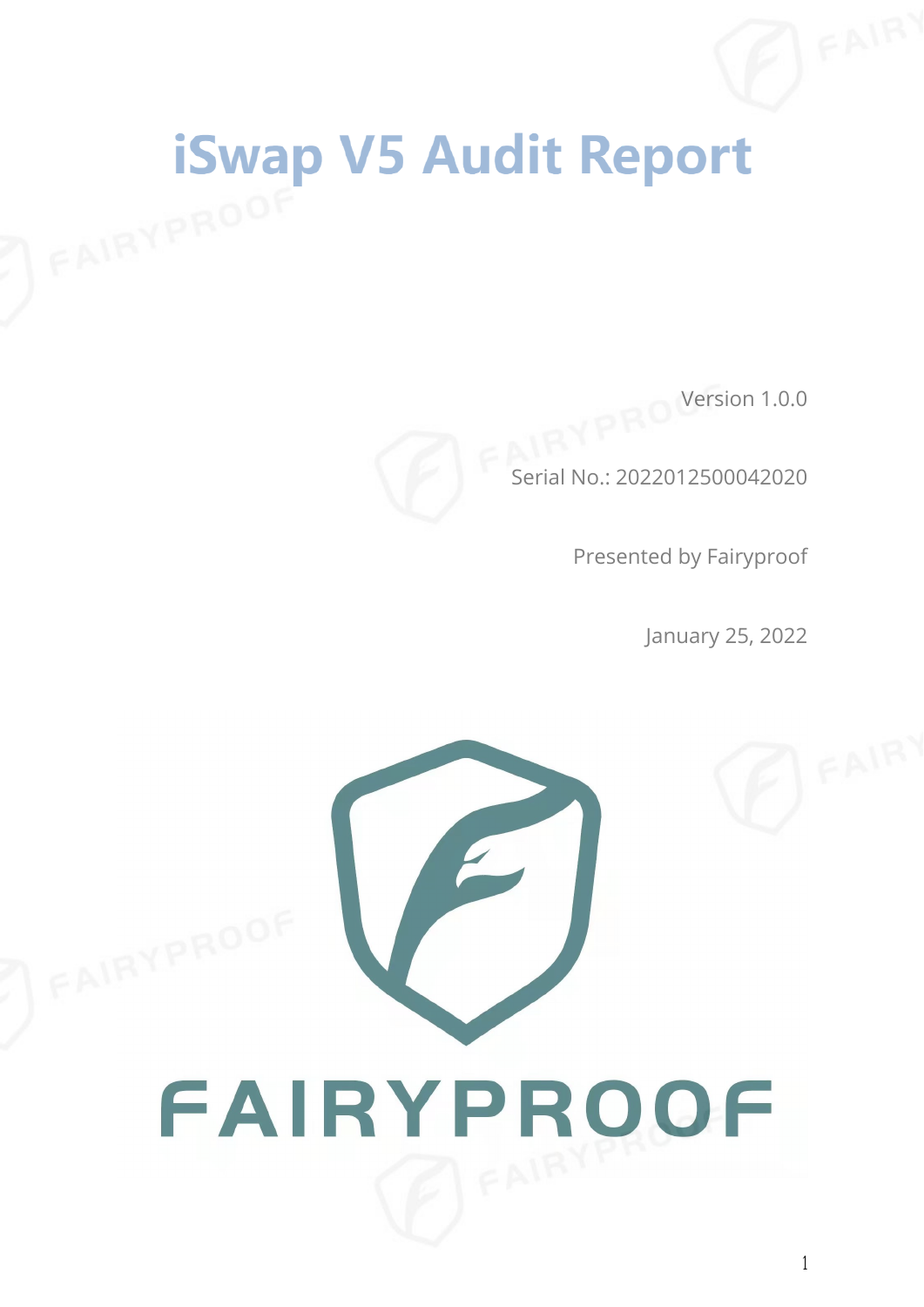### **01. Introduction**

This document includes the results of the audit performed by the Fairyproof team on the iSwap V5 project.

#### **Audit Start Time:**

January 20, 2022

**Audit End Time:**

January 21, 2022

#### **Audited Source Files:**

The calculated SHA-256 values for the audited files when the audit was done are as follows:

ISwapArbitrumBridge.sol: 0x057056bffc36a69e98b273f1d2af9f3135d12d367a32edcf2e1c836848cc687f

ISwapAvaxBridge.sol: 0x483e5e2ababe105afafa756d8cb306ab976e6b7b2f3e68abf79ef19ab8e528c0

ISwapBaseBridge.sol: 0x2a8baf4f56e376962e6489cbf826aafb380ef564e88e1216082ff30887f2357b

ISwapBaseBridgeOptimization.sol: 0x66ed5f54f229f0935c419092eca756ec9d6e2d8b43cc993e5b7ef15b39e4c356

ISwapBaseStorage.sol: 0x80444eae611c88fe770f654d635b23f66cf71da8630862bd3aa6f69dfbec0562

ISwapBscBridge.sol: 0xfd9ad309b1dd277d20f390e62e74316a73e9af7827e4e9dcdeabad6e7c2ad6ec

ISwapEthBridge.sol: 0x07823469defeecbf5d1f68d74192ccde3f14d074ec5f89c29a9d1d8b7c5afa66

ISwapFtmBridge.sol: 0xda9946749bb67932990ead349eba65fed024086b84ee824d8aa90cd5c54bcb05

ISwapHecoBridge.sol: 0x0696dd77e54eb4d862b2ac52b42224d4afbcae124cbed54ca941a02438b78849

ISwapOecBridge.sol: 0xadad2c13d4ead6b99913f11e415a9e942dde9a168362b3a7970895fe9376b8f5

ISwapPolygonBridge.sol: 0x1a0c35db1d6e900602497cd9fa7eaef22bbdb14fc949a9577cff377d920c0c25

IHRC20.sol: 0x8f909a8cc5f325334aa4c767554ce7cf2d8faa7ce6cf37dc8461e959c1d0f8f0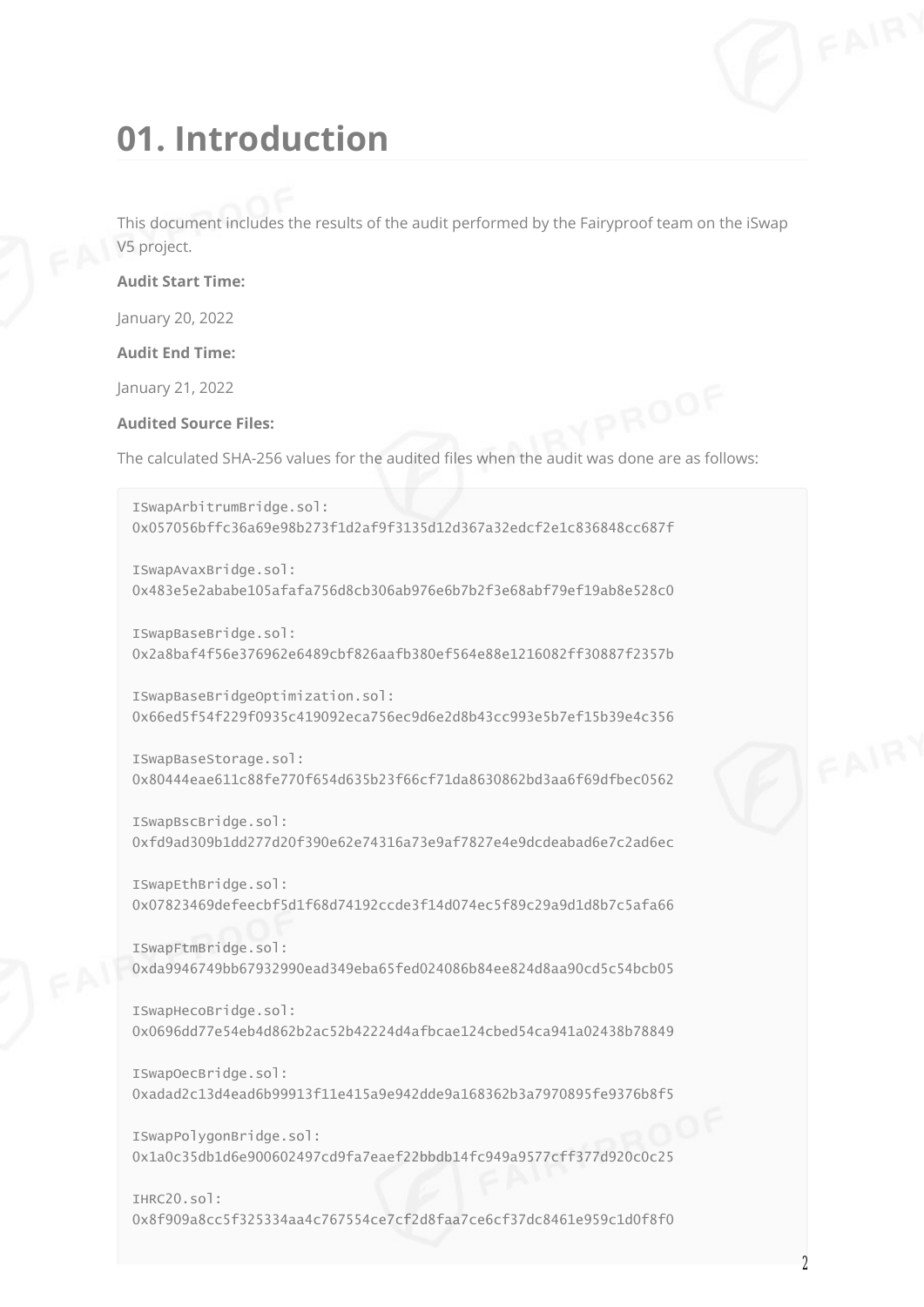```
IRouter.sol:
0x8d3d1f32a4632fe68614cc775e5c1fde5147b08abdc2647ff4df4ac07115170f
IWETH.sol:
0xf79a254f47708877e0ff8f94fcf6a9fd6668c58e89a0e89b8537af9b3905f09f
ParamsParser.sol:
0x12db2fc15f3ea649eb490f8e613e90f81e69bb2ff68494183d92cbdcc38d365c
RevertReasonParser.sol:
0xf4cdf713b9f1ae39a549d414e6e6c86b72a148da6d01df793ca02e8d820200e1
TransferHelper.sol:
```
0xb9774be2bc8df05e45e941137ad5aeff1485e8d27be0023aaa2894f52fc31a12

The source files audited include all the files with the extension "sol" as follows:<br>
contracts/<br>
— ISwapArbitrumBridge.sol<br>
— ISwanAvavari contracts/ ├── ISwapArbitrumBridge.sol ├── ISwapAvaxBridge.sol ├── ISwapBaseBridge.sol ├── ISwapBaseBridgeOptimization.sol ├── ISwapBaseStorage.sol ├── ISwapBscBridge.sol ├── ISwapEthBridge.sol ├── ISwapFtmBridge.sol ├── ISwapHecoBridge.sol ├── ISwapOecBridge.sol ├── ISwapPolygonBridge.sol ├── interfaces | ├── IHRC20.sol | ├── IRouter.sol | └── IWETH.sol └── utils ├── ParamsParser.sol

- RevertReasonParser.sol
- └── TransferHelper.sol

The goal of this audit is to review iSwap V5's solidity implementation for its cross-chain exchange function, study potential security vulnerabilities, its general design and architecture, and uncover bugs that could compromise the software in production.

We make observations on specific areas of the code that present concrete problems, as well as general observations that traverse the entire codebase horizontally, which could improve its quality as a whole.

This audit only applies to the specified code, software or any materials supplied by the iSwap team for specified versions. Whenever the code, software, materials, settings, enviroment etc is changed, the comments of this audit will no longer apply.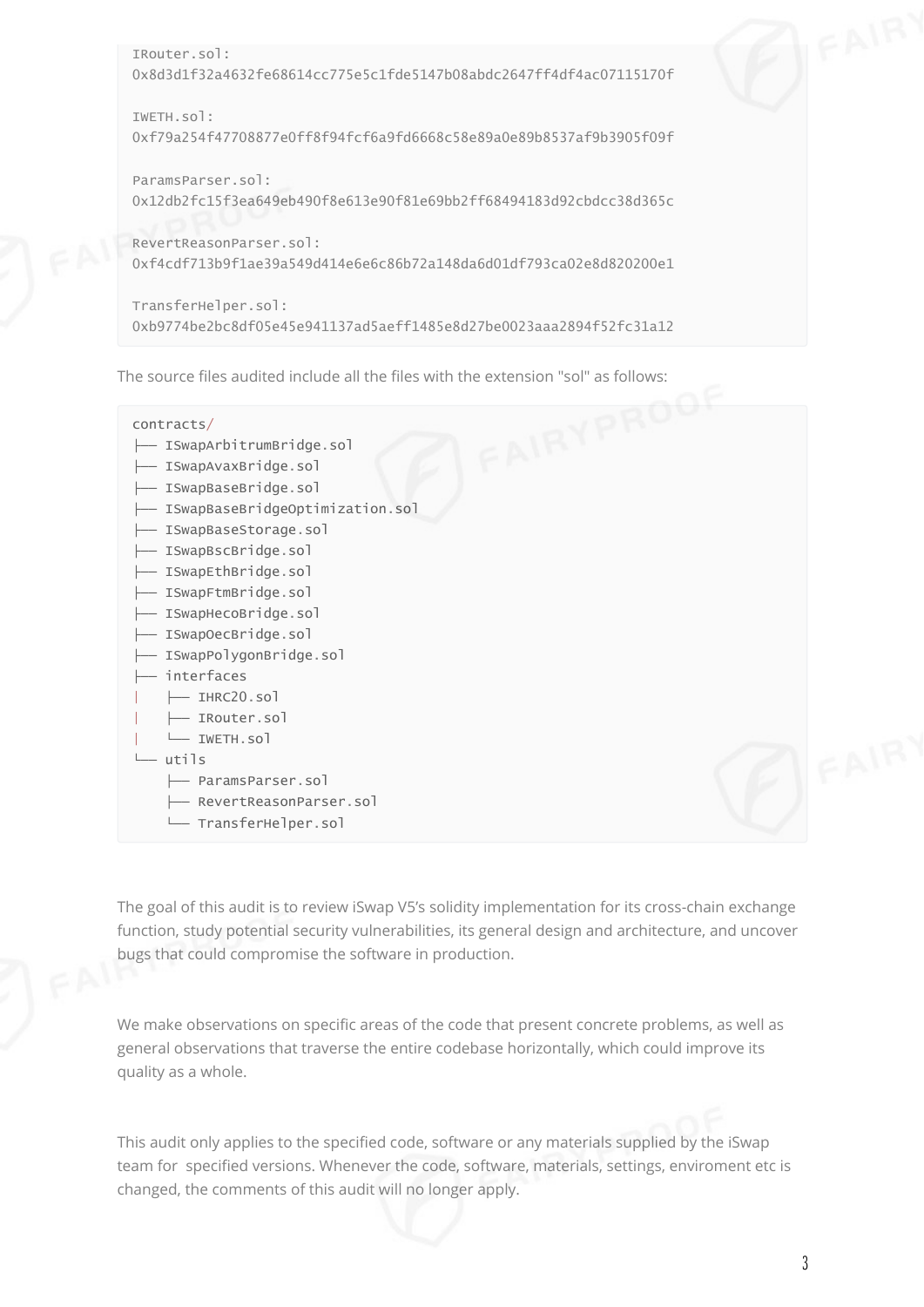#### **— Disclaimer**

Note that as of the date of publishing, the contents of this report reflect the current understanding of known security patterns and state of the art regarding system security. You agree that your access and/or use, including but not limited to any associated services, products, protocols, platforms, content, and materials, will be at your sole risk.

The review does not extend to the compiler layer, or any other areas beyond the programming language, or other programming aspects that could present security risks. If the audited source files are smart contract files, risks or issues introduced by using data feeds from offchain sources are not extended by this review either.

Given the size of the project, the findings detailed here are not to be considered exhaustive, and further testing and audit is recommended after the issues covered are fixed.

To the fullest extent permitted by law, we disclaim all warranties, expressed or implied, in connection with this report, its content, and the related services and products and your use thereof, including, without limitation, the implied warranties of merchantability, fitness for a particular purpose, and non-infringement.

We do not warrant, endorse, guarantee, or assume responsibility for any product or service advertised or offered by a third party through the product, any open source or third-party software, code, libraries, materials, or information linked to, called by, referenced by or accessible through the report, its content, and the related services and products, any hyperlinked websites, any websites or mobile applications appearing on any advertising, and we will not be a party to or in any way be responsible for monitoring any transaction between you and any third-party providers of products or services.

FOR AVOIDANCE OF DOUBT, THE REPORT, ITS CONTENT, ACCESS, AND/OR USAGE THEREOF, INCLUDING ANY ASSOCIATED SERVICES OR MATERIALS, SHALL NOT BE CONSIDERED OR RELIED UPON AS ANY FORM OF FINANCIAL, INVESTMENT, TAX, LEGAL, REGULATORY, OR OTHER ADVICE.

#### **— The iSwap Team's Consent/Acknowledgement:**

The audited materials of the project including but not limited to the documents, home site, source code, etc are all developed, deployed, managed, and maintained outside Mainland CHINA.

The members of the team, the foundation, and all the organizations that participate in the audited project are not Mainland Chinese residents.

The audited project doesn't provide services or products for Mainland Chinese residents.

#### **— Methodology**

The above files' code was studied in detail in order to acquire a clear impression of how the its specifications were implemented. The codebase was then subject to deep analysis and scrutiny, resulting in a series of observations. The problems and their potential solutions are discussed in this document and, whenever possible, we identify common sources for such problems and comment on them as well.

The Fairyproof auditing process follows a routine series of steps:

1. Code review that includes the following i. Review of the specifications, sources, and instructions provided to Fairyproof to make sure 4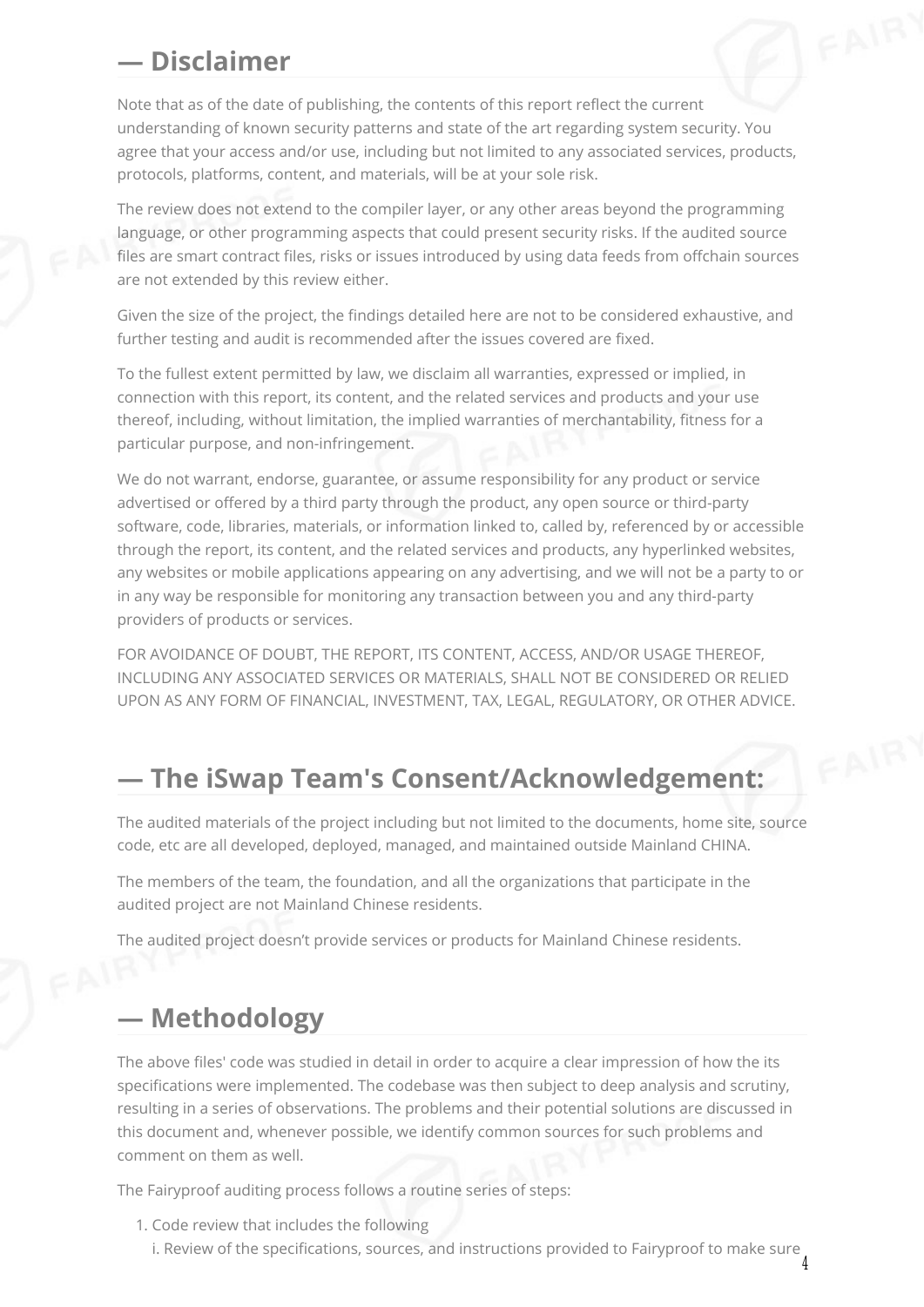we understand the size, scope, and functionality of the project's source code. ii. Manual review of code, which is the process of reading source code line-by-line in an attempt to identify potential vulnerabilities.

iii. Comparison to specification, which is the process of checking whether the code does what the specifications, sources, and instructions provided to Fairyproof describe.

- 2. Testing and automated analysis that includes the following:
- i. Test coverage analysis, which is the process of determining whether the test cases are actually covering the code and how much code is exercised when we run the test cases. ii. Symbolic execution, which is analyzing a program to determine what inputs cause each part of a program to execute.
- 3. Best practices review, which is a review of the source code to improve maintainability, security, and control based on the established industry and academic practices, recommendations, and research.

#### **— Structure of the document**

This report contains a list of issues and comments on all the above source files. Each issue is assigned a severity level based on the potential impact of the issue and recommendations to fix it, if applicable. For ease of navigation, an index by topic and another by severity are both provided at the beginning of the report.

#### **— Documentation**

For this audit, we used the following sources of truth about how the cross-chain exchange should work:

#### [http://iswap.com](http://iswap.com/)

These were considered the specification, and when discrepancies arose with the actual code behavior, we consulted with the iSwap team or reported an issue.

#### **— Comments from Auditor**

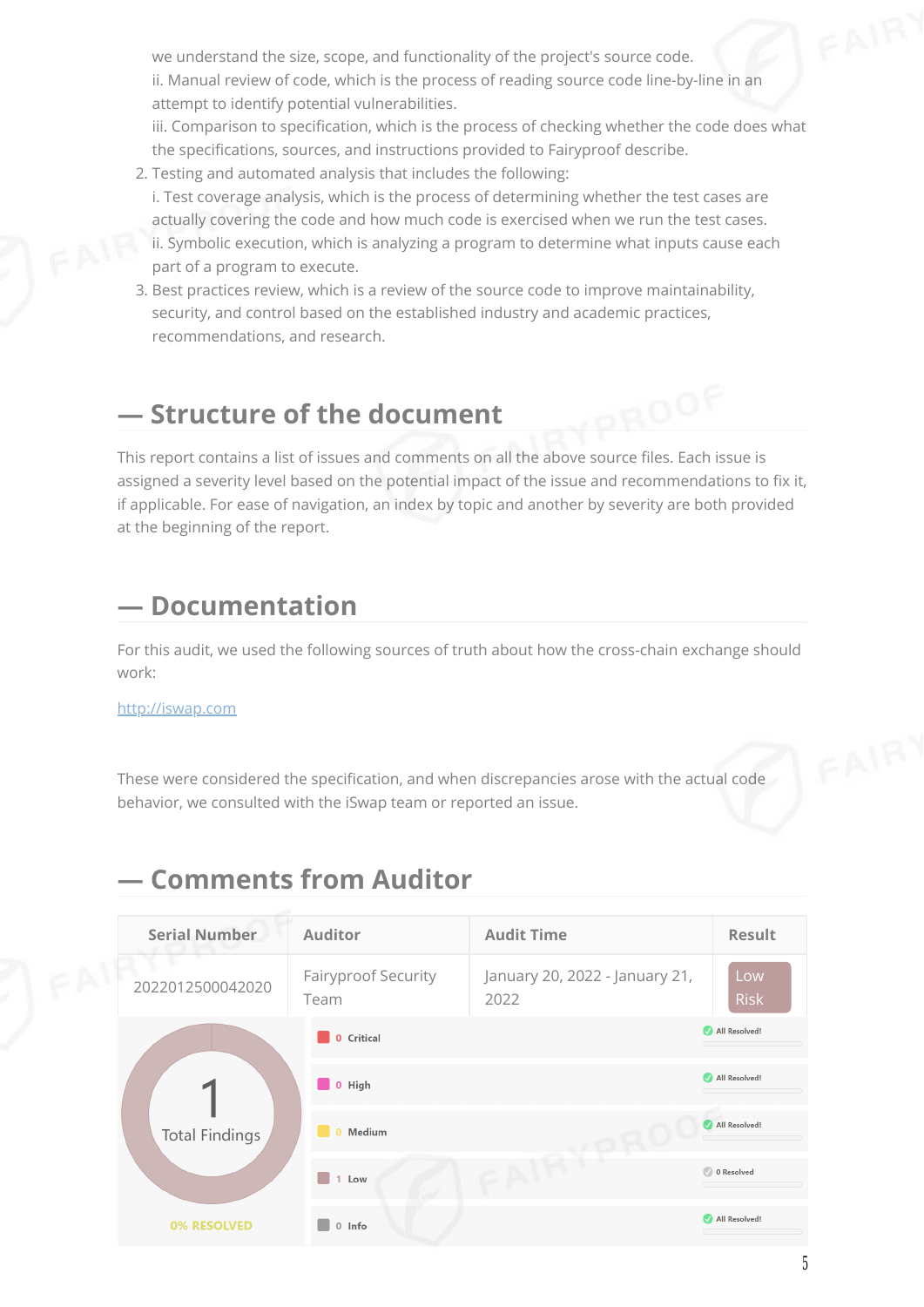#### Summary:

The Fairyproof security team used its auto analysis tools and manual work to audit the project. During the audit, 1 risk of low-severity was identified. The iSwap team confirmed the risk.

# **02. About Fairyproof**

[Fairyproof](https://www.fairyproof.com/) is a leading technology firm in the blockchain industry, providing consulting and security audits for organizations. Fairyproof has developed industry security standards for designing and deploying blockchain applications.<br>
The contract of the contract of the contract of the contract of the contract of the contract of the contract of the contract of the contract of the contract of the contract

## **03. Major functions of audited code**

The audited code mainly implements a cross-chain exchange where users can do crypto exchanges using stable coins as a medium of exchange across multiple blockchains including ETH, BSC, HECO, OKEX, Polygon, Arbitrum, Avalanche and Fantom.

**Note:**

**Validation for cross-chain transactions is done by relayers whose implementation was not covered by this audit.**

**The iSwap team is able to deposit or withdraw onchain assets, therefore the iSwap team should make sure there are sufficient assets in target chains for users to complete crosschain exchanges.**

**When a user initiates a cross-chain exchange, a transaction fee will be charged. Whitelisted users will get rewards for transactions.**

### **04. Coverage of issues**

The issues that the Fairyproof team covered when conducting the audit include but are not limited to the following ones:

- Re-entrancy Attack
- Replay Attack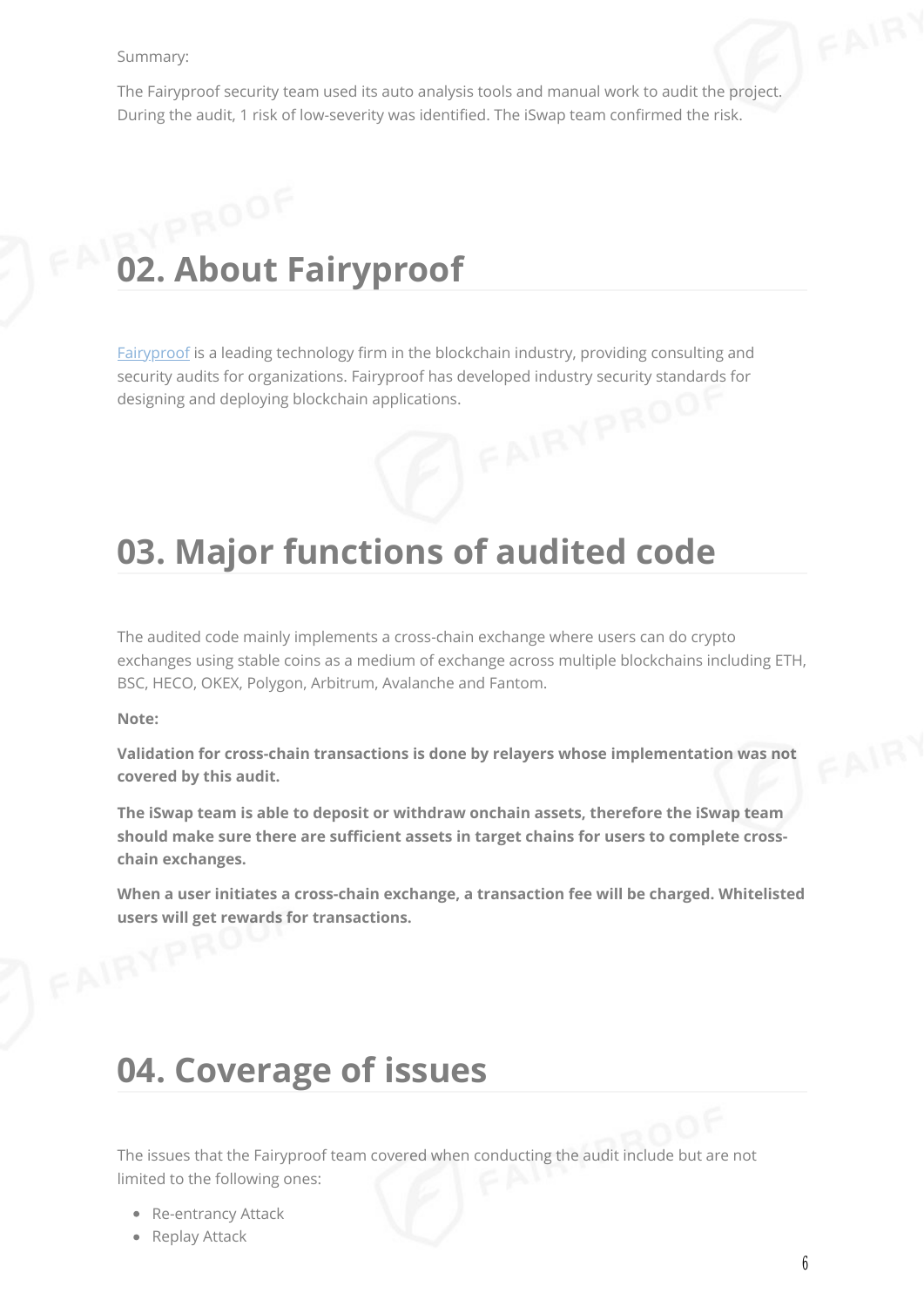- Reordering Attack
- Miner's Advantage
- Rollback Attack
- DDos Attack
- Transaction Ordering Attack
- Race Condition
- Access Control
- Integer Overflow/Underflow
- Timestamp Attack
- Gas Consumption
- Inappropriate Callback Function
- Function Visibility
- Implementation Vulnerability
- Uninitialized Storage Pointer
- Arithmetic Precision
- Tx.origin
- Fake Deposit
- Shadow Variable
- Design Vulnerability
- Token Issurance
- Admin Rights
- Inappropriate Proxy Design
- Inappropriate Use of Slots
- Asset Security
- Contract Upgrade/Migration
- Code Improvement
- Misc



Every issue in this report was assigned a severity level from the following:

**Critical** severity issues need to be fixed as soon as possible.

**High** severity issues will probably bring problems and should be fixed.

**Medium** severity issues could potentially bring problems and should eventually be fixed.

**Low** severity issues are minor details and warnings that can remain unfixed but would be better fixed at some point in the future.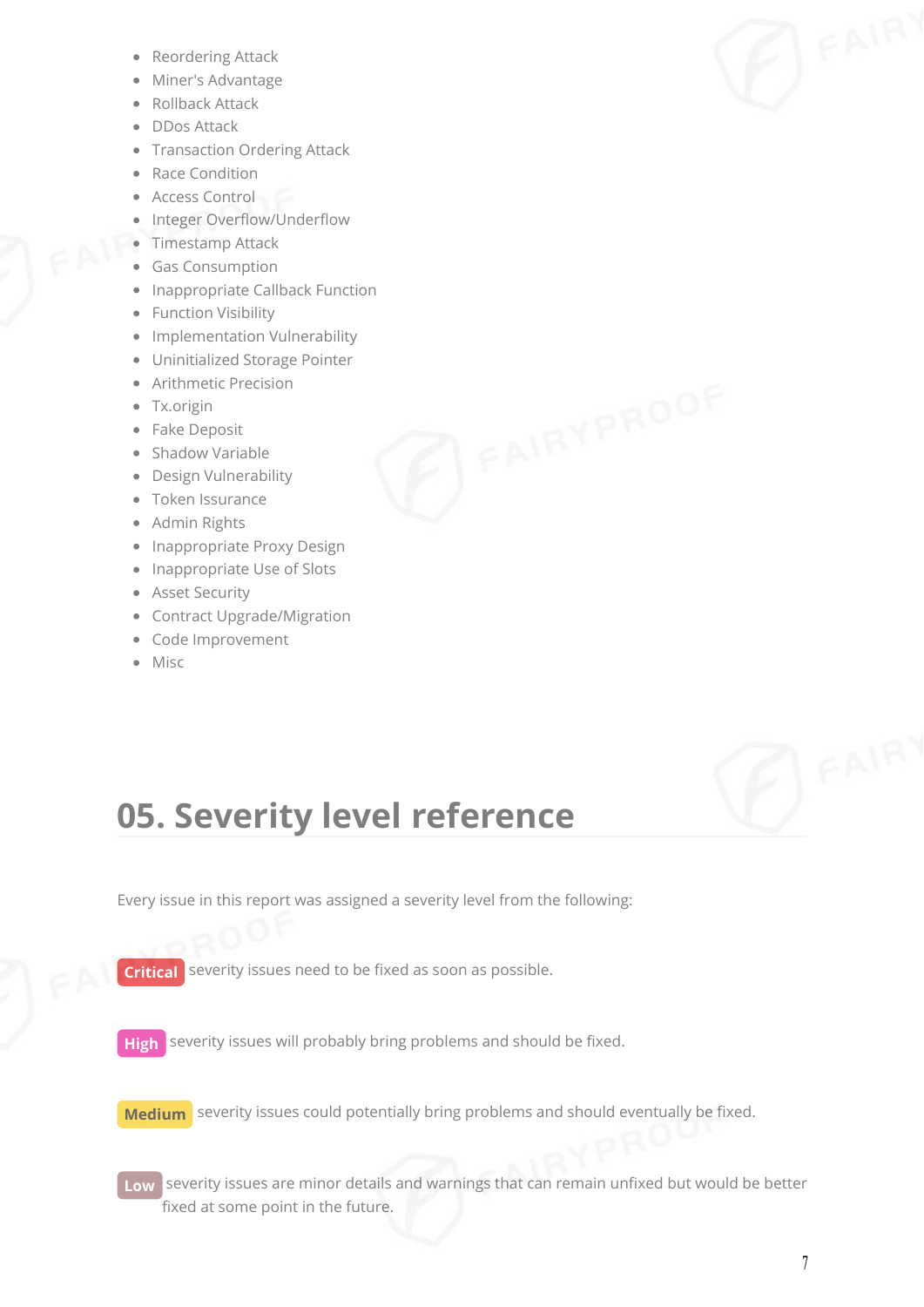

# **06. Major areas that need attention**

Based on the provided souce code the Fairyproof team focused on the possible issues and risks related to the following functions or areas.

#### **- Integer Overflow/Underflow**

We checked all the code sections, which had arithmetic operations and might introduce integer overflow or underflow if no safe libraries were used. All of them used safe libraries.

We didn't find issues or risks in these functions or areas at the time of writing.

#### **- Setting of Transaction Fees**

We checked whether or not the transaction fees were set properly.

We didn't find issues or risks in these functions or areas at the time of writing.

#### **- Access Control**

We checked each of the functions that could modify a state, especially those functions that could only be accessed by "owner".

We didn't find issues or risks in these functions or areas at the time of writing.

#### **- Variable Setting**

We checked whether or not the variable settings were proper.

In our initial review we found the following issues:

The ISwapBaseBridgeOptimization.sol file missed zero-address checks for some variables.

Recommendation:

Consider adding a zero-address check for the to variable in lines 62, 94 and 127:

require(to != address(0), 'BaseBridge: INVALID\_TO');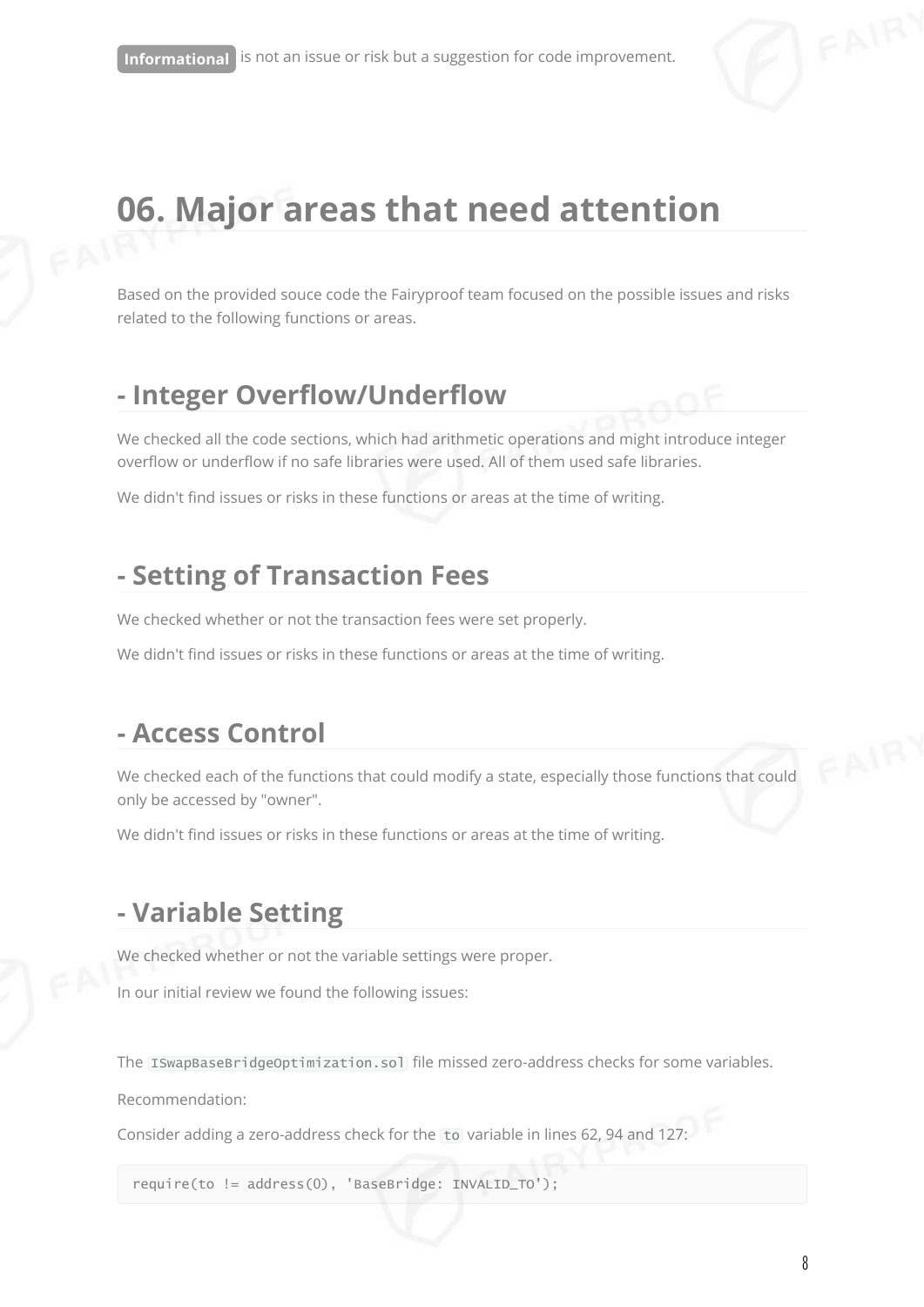The \_getSwapInfoSrcToken function defined in the ISwapBaseBridgeOptimization.sol file missed a check for path.length.

Recommendation:

Consider adding a check for path.length as follows:

```
function _getSwapInfoSrcToken(SwapInfo[] calldata swapInfo, uint256 index)
internal pure returns(address) {
   //adding the following require statement.
    require(swapInfo[index].itemPath[0].path.length > uint256(1), "BaseBridge:
ITEM_PATH_LESS_THEN_2");
   address srcToken = swapInfo[index].itemPath[0].path[0];
    return srcToken;
}
```
The \_getSwapInfoDstToken function missed a check for itemPathLen and pathLen respectively.

Recommendation:

Consider adding a check for both itemPathLen and pathLen respectively as follows:

```
function _getSwapInfoDstToken(SwapInfo[] calldata swapInfo, uint256 index)
internal pure returns(address) {
    uint256 itemPathLen = swapInfo[index].itemPath.length;
    //adding the following require statement
    require(itemPathLen > uint256(0), "BaseBridge: ITEM_LESS_THEN_1");
    uint256 pathLen = swapInfo[index].itemPath[itemPathLen - 1].path.length;
    //adding the following require statement
    require(pathLen > uint256(1), "BaseBridge: ITEM_PATH_LESS_THEN_2");
    address dstToken = swapInfo[index].itemPath[itemPathLen - 1].path[pathLen -
1];
    return dstToken;
}
```
Status:

It has been fixed by the iSwap team. We didn't find issues or risks in these functions or areas at the time of writing after the team fixed it.

#### **- State Update**

We checked some key state variables which should only be set at initialization.

We didn't find issues or risks in these functions or areas at the time of writing.

#### **- Asset Security**

We checked whether or not all the functions that transfer assets were safely hanlded.

We didn't find issues or risks in these functions or areas at the time of writing.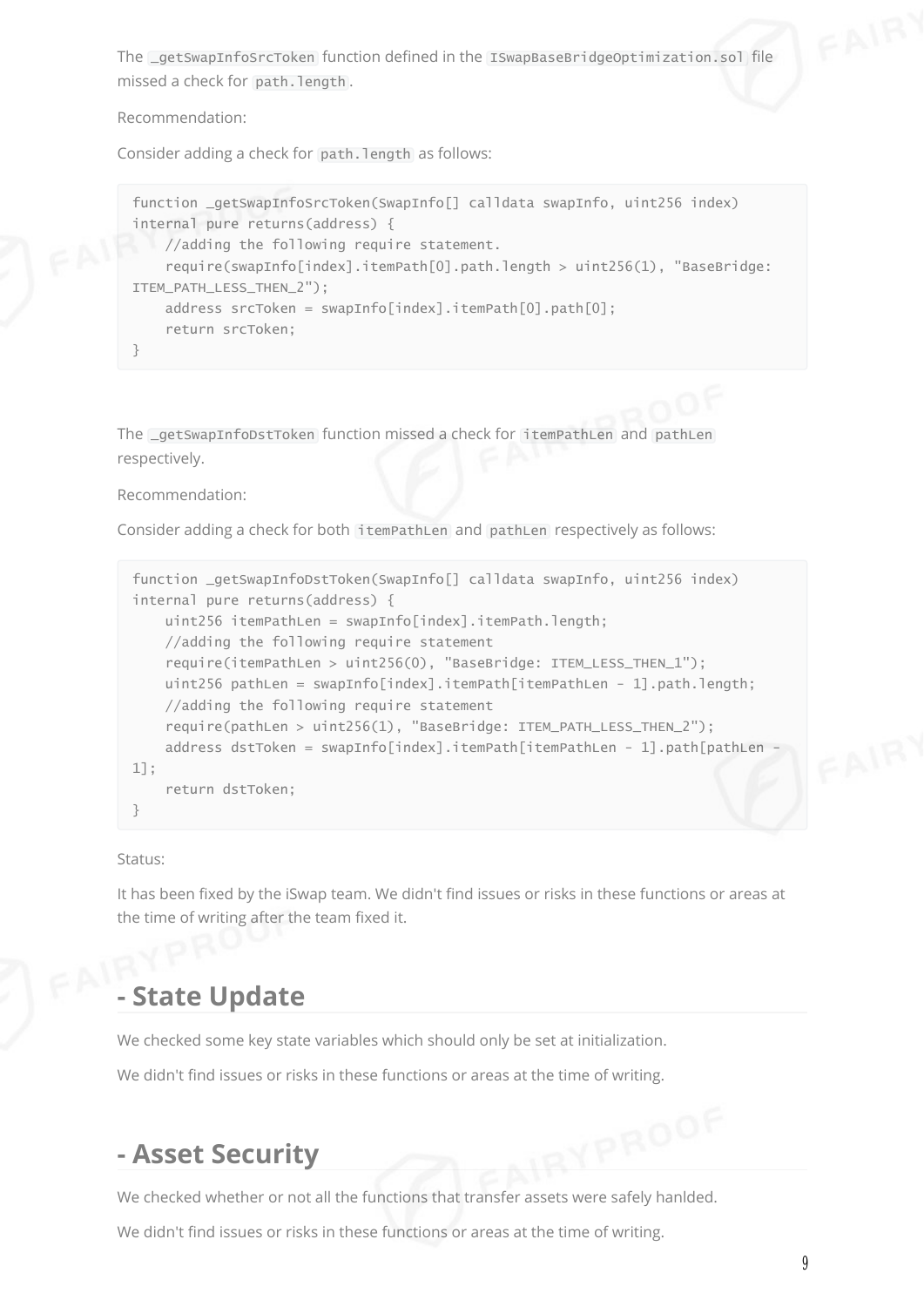

#### **- Cross-chain Exchange**

We checked whether or not there were issues or risks in the cross-chain exchange's implementation.

We found one issue. For more details please refer to "08. Issue description".

#### **- Contract Migration/Upgrade**

We checked whether or not the contract files introduced issues or risks associated with contract migration/upgrade.

We didn't find issues or risks in these functions or areas at the time of writing.<br>- Code Imnuava

#### **- Code Improvement**

We checked whether or not the code could be improved to enchance its efficiency and readability.

In our initial review, we found the following issues:

Line 93 in the ISwapBaseBridgeOptimization.sol file could be deleted. Here was the code:

```
require(swapInfo[0].itemPath[0].path[0] == chainToken, 'BaseBridge:
INVALID_PATH');
```
And the following line could be inserted in line 99:

require(dstToken == chainToken, 'BaseBridge: INVALID\_PATH');

Recommendation:

Consider making changes as suggested.

Status:

It has been fixed by the iSwap team. We didn't find issues or risks in these functions or areas at the time of writing after the team fixed it.

#### **- Miscellaneous**

The Fairyproof team didn't find issues or risks in other functions or areas at the time of writing.

# **07. List of issues by severity**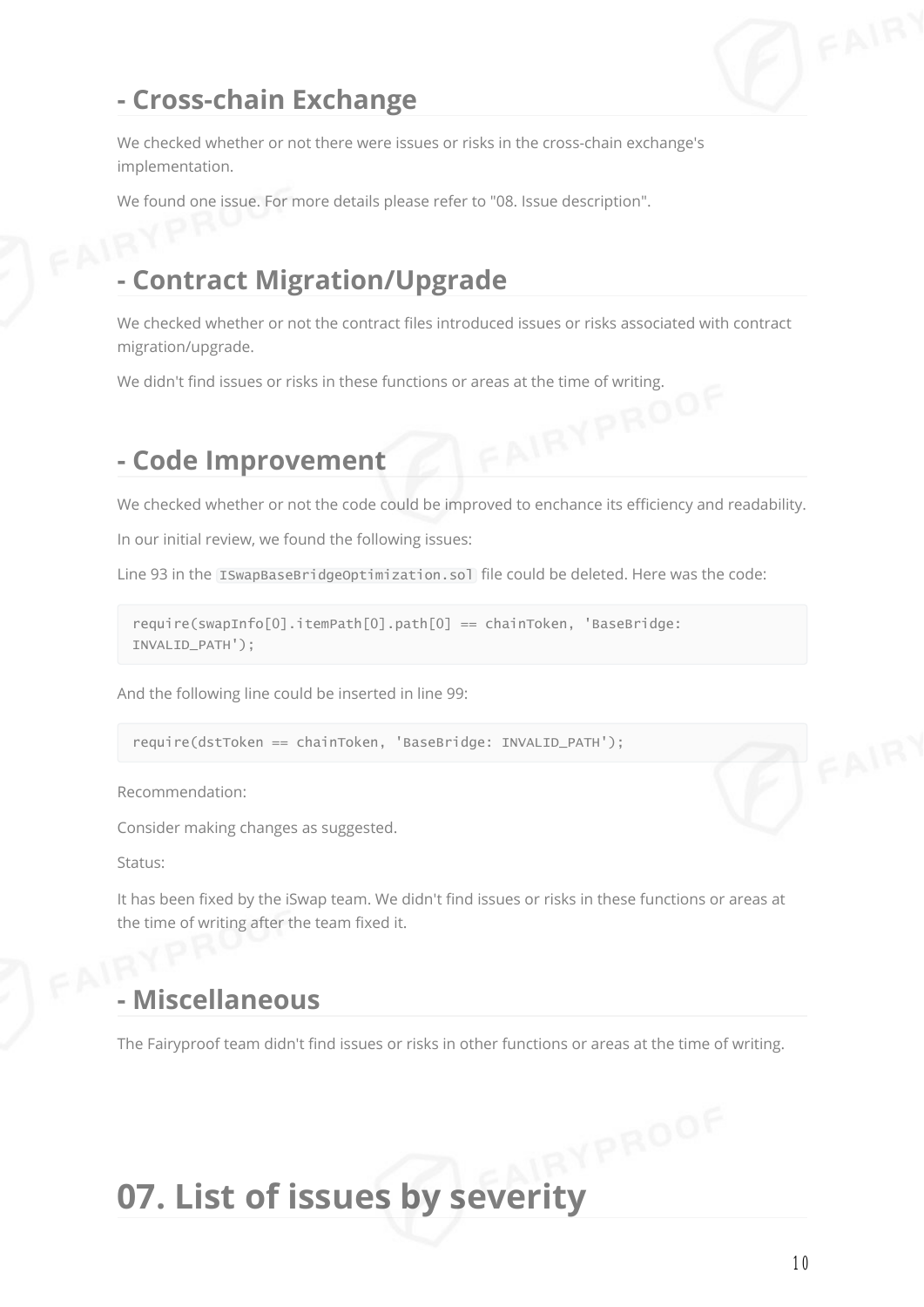| Index  | Title           | <b>Issue/Risk</b> | <b>Severity</b> | <b>Status</b> |
|--------|-----------------|-------------------|-----------------|---------------|
| $FP-1$ | Front-run Issue | Misc              | Low             | Confirmed     |

# **08. Issue descriptions**

# **[FP-1] [Low] Front-run Issue**<br>Risk Severity: Low<br>Issue/Risk: Misc

Risk Severity: Low

Issue/Risk: Misc

Description:

There was a front-run related vulnerability in the implementation of the validation of cross-chain transactions. Based on the implementation, when a user initiated a cross-chain transaction, an arbitrager could exploit the vulnerability to front-run thus causing the user to suffer a huge slippage.

Recommendation:

Consider using a random number, enforcing a max amount for a traction or alternative strategies to improve its validation of cross-chain transactions to mitigate front-running risks

Status:

It has been confirmed by the iSwap team. And the team will use random numbers, enforce a max amount for a traction or alternative strategies to improve its validation of cross-chain transactions to mitigate front-running risks.

# **09. Recommendations to enhance the overall security**

We list some recommendations in this section. They are not mandatory but will enhance the overall security of the system if they are adopted.

#### **- Transferring Admin's Access Control to Multi-sig Wallet**